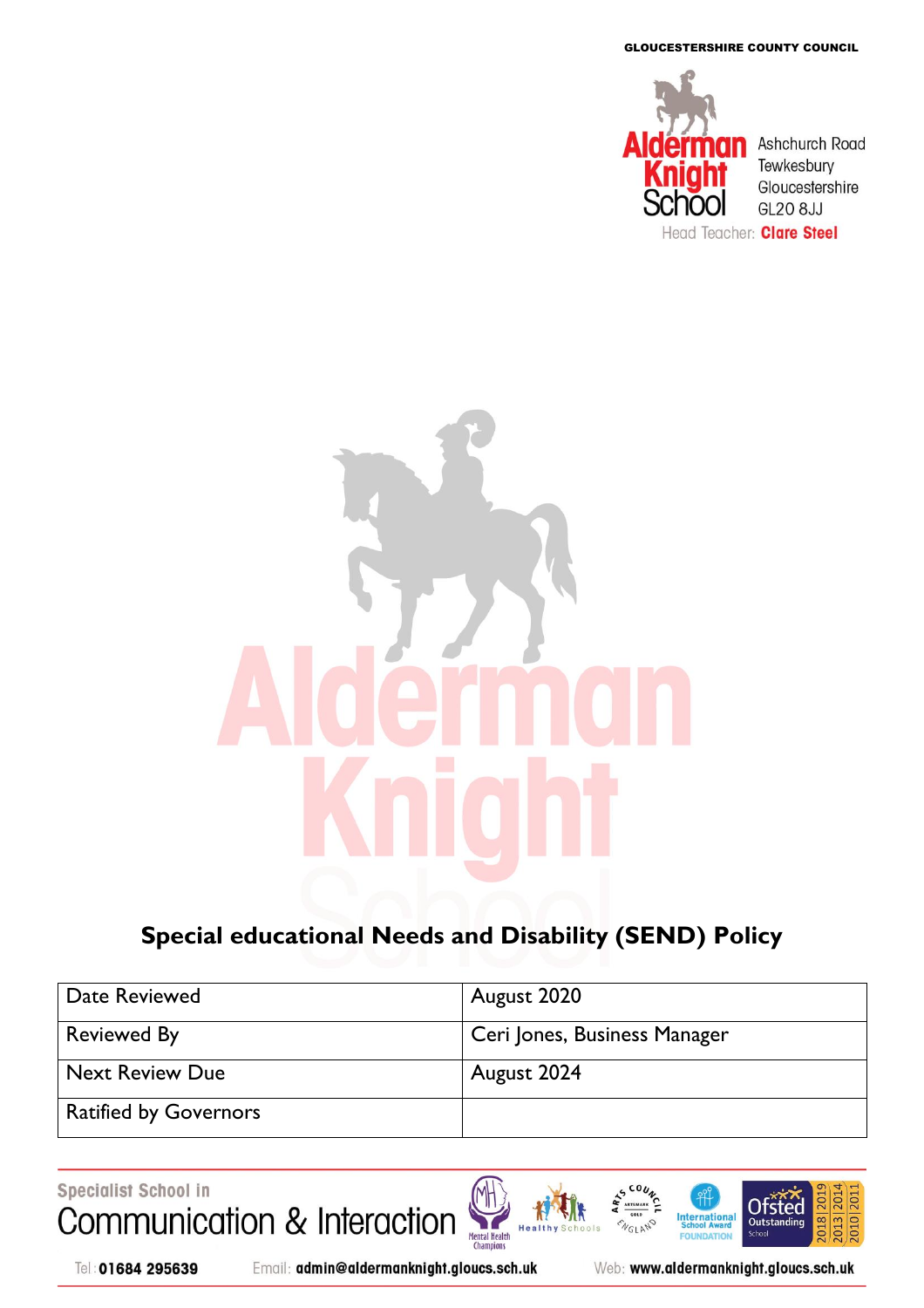The SEND policy is a statutorily required policy. It is one that is pivotal to the development of the school and links with other key policies. Therefore, it should be read in conjunction with the school's Equality policies, the Anti-bullying and Hate Policy (and school's Behaviour policy), Safeguarding and Child Protection Policies, policies relating to supporting pupils with medical conditions (Administration of medications and Intimate care policy), and the School's Local Offer. The policy is written in line with the Equality Act 2010, the Children's and Families Act 2014, the Special Educational Needs Code of Practice 0 - 25 years (2014) and the supporting pupils with medical conditions guidance (2014)

The Code of Practice (2015) provides an overview of the range of needs, which are divided into 4 broad areas. These areas are:

- Communication and Interaction
- Cognition and Learning
- Social, Emotional and Mental Health Difficulties
- Sensory and or Physical Needs.

### **Aims:**

The overall aim of this policy is to improve the outcomes for every child. This will be achieved by:

- Enabling pupils to reach their full potential.
- Enabling successful transition of pupils from their previous educational establishment and beyond
- their life in the school.
- Removing barriers to achievement and offering personalised curriculum to meet the needs of the
- individual.
- Providing continuing professional development for teaching and support staff in areas of SEN.
- Regular monitoring of the progress and development of all pupils throughout the school.
- Providing high quality teaching that is differentiated and personalised to meet the needs of every
- individual.
- Following a comprehensive and structured approach to assessing, identifying and responding to
- individual needs.
- Ensuring that all governors are up-to-date and knowledgeable about the school's provision.

The Code of Practice, states that all children and young people are entitled to an education that enables them to make progress so that they:

- achieve their best
- become confident individuals living fulfilling lives, and
- make a successful transition into adulthood, whether into employment, further, higher education, or
- training.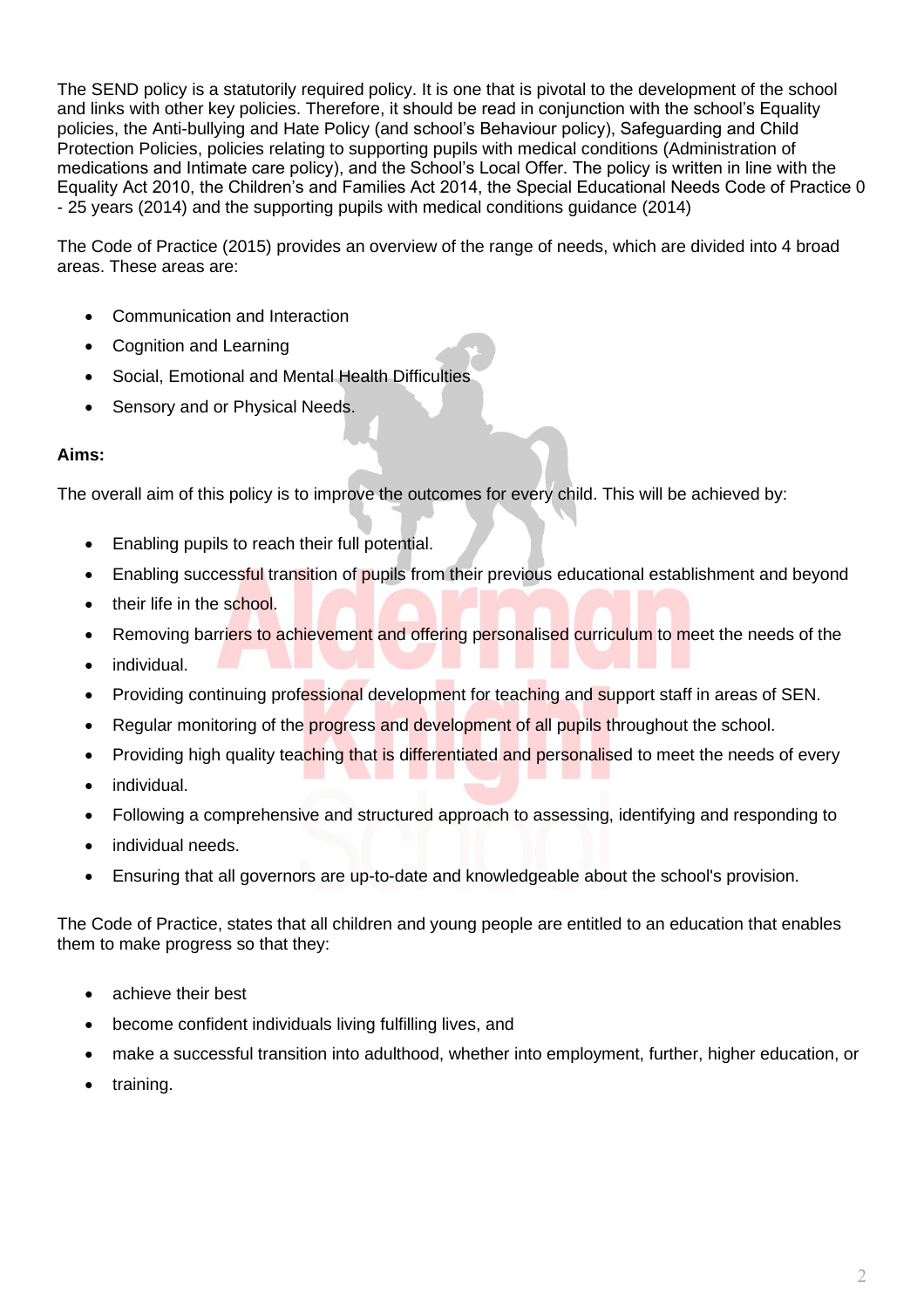All staff at Alderman Knight School have due regard to promote disability equality. The school delivers an appropriate curriculum to:

- Provide suitable learning challenges
- Meet the pupils' diverse learning needs
- Remove the barriers to assessment and learning

In line with the Code of Practice the school will:

- Identify and address the needs of the pupils we support.
- Use our best endeavours to ensure that a child receives the support they need.
- Ensure that all pupils are offered full access to a broad, balanced and appropriate curriculum that
- sets high expectations for every pupil whatever their prior attainment.
- Provide for the individual needs of all pupils and ensure at least good progress.
- Take the views, wishes and feelings of the young person into account, and involve them as fully as
- possible in decision making about their own education.
- Work in partnership with parents to enable them to make an active, empowered and informed
- contribution to their son/daughter's education.

#### **Context:**

Alderman Knight School is one of 9 special schools in Gloucestershire, established to meet the needs of children who have Special Educational Needs. Alderman Knight's catchment area is primarily the North of the county although some pupils come from further afield. Alderman Knight educates children between the ages of 4 to 19 years with a range of special educational needs. The majority of children have moderate and additional complex learning needs. This includes children with Autism, speech, language and communication needs. A small minority have more severe learning difficulties. All pupils have an Education, Health and Care Plan with a few still having a Statement of Special Educational Needs.

Alderman Knight School underwent a substantial new build and refurbishment that has resulted in a modern, state of the art school which fully meets the requirements of the Equality Act, being fully accessible for all ranges of disability, such as physical or sensory impairments (although its Operational brief does not include those young people with profound and multiple learning difficulties.

The vision of the school is to be a dynamic, vibrant, centre of excellence that is an integral part of the local community and county's provision for pupils with special educational needs and wholly committed to ensuring they grow up to lead safe, happy, healthy and successful lives. The school was awarded specialist status in the area of Communication and Interaction.

The school is co-located with Tewkesbury Comprehensive School and close links between the schools enable inclusive opportunities for pupils at both schools. The new Post 16 provision is built between the two schools and allows students to access a mainstream environment as appropriate and is helping then manage the transition into further education, education or training.

Pupils are admitted to the school following a request from the Local Education Authority. Pupils over the age of four are placed at Alderman Knight School following a multi-disciplinary assessment and will have an EHCP.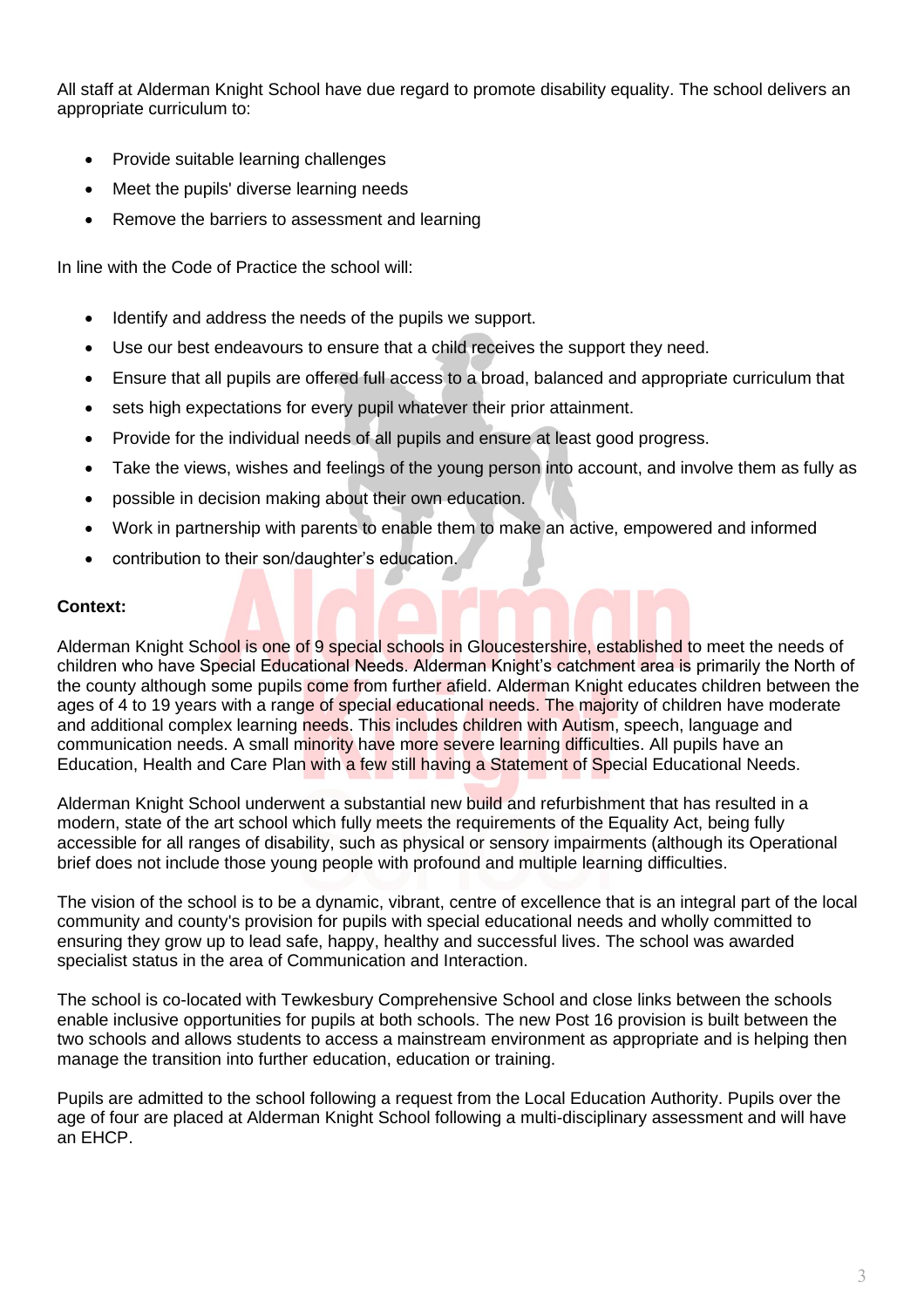#### **Assessment and Review:**

All pupils' needs are reviewed, at minimum, on an annual basis through the review of the EHCP. These meetings are attended by parents, tutor, Head teacher and pupil (where appropriate). Other professionals are invited to the reviews on request of either the school or parents if it is felt necessary. The focus of the reviews is to discuss pupil progress towards outcomes, appropriateness and accuracy of the objectives and the suitability of current provision. Pupil's progress is assessed through the use of P Scales and the school's bespoke and individualised pupil progress tracking system based upon the new National Curriculum end of year stage descriptors. Progress relating to individual pupil's main barriers to learning are also monitored and tracked through Individual Educational Plans (IEPs) which are reviewed and assessed on a termly basis and are linked to the outcomes set at the annual review meetings.

### **Curriculum Entitlement:**

The school has a strong tradition of curriculum development and the pupils are provided with an excellent and dynamic educational programme, enabling them to develop both academically and socially. The rationale driving the Alderman Knight School curriculum is one of exciting learning opportunities, which provide the foundation for pupils to become life-long learners who will be active members in their community. The core of the curriculum is an emphasis on basic skills, PSHE and citizenship and communication and interaction. The foundation subjects provide breadth of experience and a vehicle for the delivery of essential skills.

All children at Alderman Knight have some needs in the area of communication and interaction and it is extremely important that in everything we do we work to help them develop these skills. This will help give them the confidence and skills to be able to be fully included in the wider community when they leave school. To support the development of these skills the school uses a range of strategies and approaches including:

- use of the Gloucestershire Total Communication approach and support for all staff, pupils and
- parents to learn to sign through sessions in school, parents evening classes and newsletters;
- use of visual and signing strategies in the teaching and learning routines for pupils;
- use of social stories to develop thinking skills and support changes in behaviour or preparation for
- change;
- visual timetables for groups and individuals; work stations; timers; low stimulus classrooms;
- communication and interaction/social use of language sessions for pupils;
- embedding personal, social, health and citizenship education [PSHCE], literacy and numeracy skills
- within every aspect of the school curriculum;
- structured activities during breaks;
- after-school clubs and activities all designed to develop interaction skills;
- additional support provided by other professionals who work with individual pupils, small groups of
- pupils and with staff as appropriate.

The curriculum provides a broad and balanced experience that reflects the individual needs of pupils and ensures a firm focus on developing personal and practical skills. There is a wide range of interventions, which are personalised to meet the identified learning needs of pupils as necessary. These effectively support pupils' basic skills and language acquisition as well as help them develop their understanding of good behaviour and social interaction. English and mathematics are carefully and successfully integrated into other subjects and this reinforces pupils' learning, particularly in practical situations such as cooking.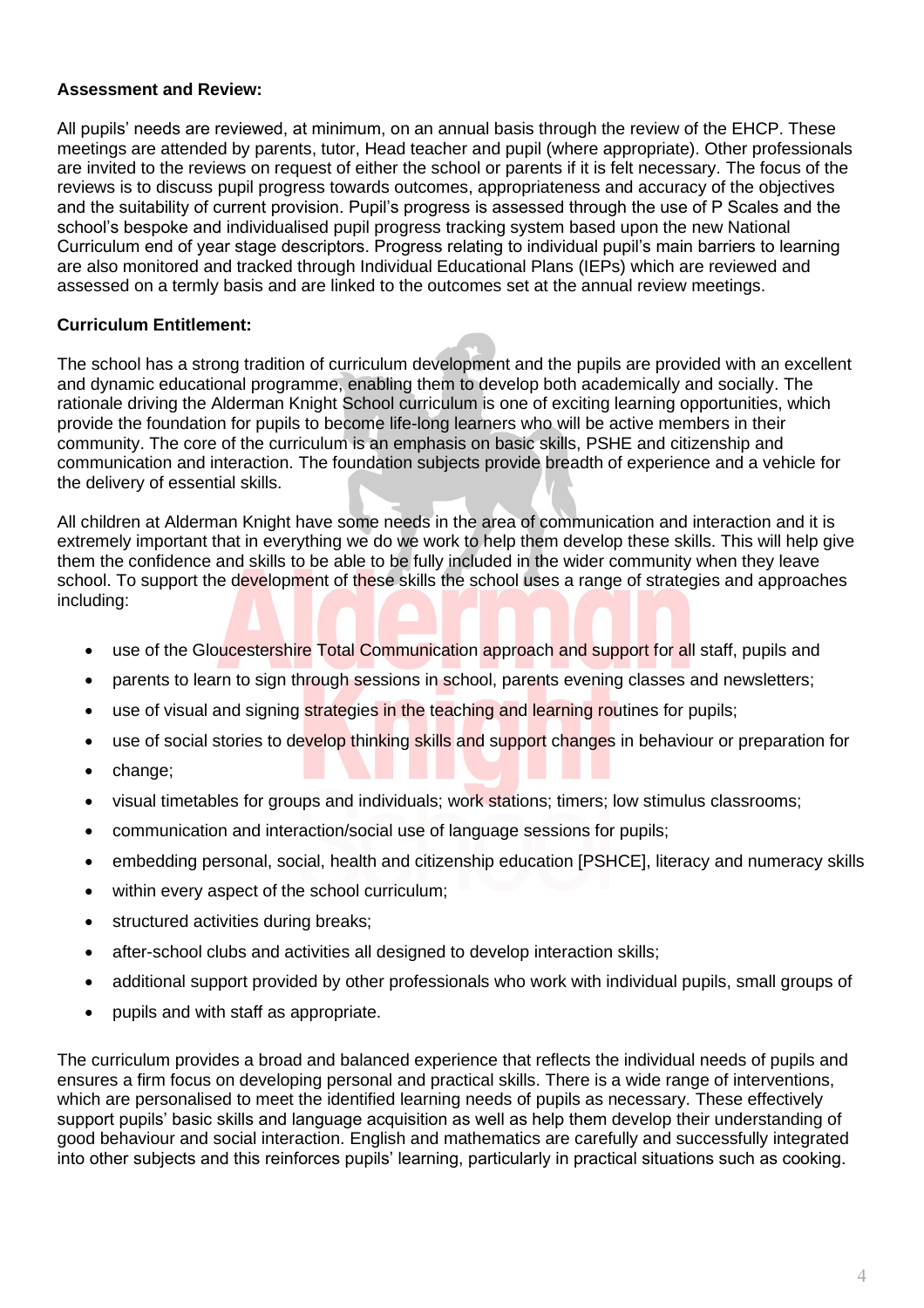One of the unique aspects of the school is that as pupils move through the school, they follow a similar curriculum model to that found in mainstream primary and secondary schools. However, pupils are grouped according to need and personal and social development as well as age which supports teaching and learning.

Pupils in the secondary phase are taught by specialist teachers in specialist teaching rooms and in the last two years of their education at Alderman Knight, pupils follow a very wide range of externally accredited courses, which lead to qualifications on a variety of levels including GCSE/ GCSE equivalents such as Level1 and Level 2 courses and other National Qualifications. Students in Post 16 can study A level courses as appropriate at Tewkesbury School or within the Post 16 Centre. The curriculum is enhanced considerably by a range of visiting artists, sports coaches, musicians and drama specialists. Within the primary phase all pupils go swimming regularly and throughout the secondary phase pupils also have the opportunity to swim as part of PE and games sessions. Primary and Key Stage 3 pupils experience 'Forest School' as part of their curriculum on a local farm led by members of the school staff. The school has a choir and performs regularly both in school and the wider community. Lunchtime is a key part of every day and provides additional supported opportunities for children to learn important social skills and help them interact effectively both through the family lunch service and lunchtime clubs. Pupils experience many other trips throughout their time in school. All these extra experiences add greatly to their social and cultural understanding and their self-confidence in a variety of situations.

## **Allocation of Resources:**

The whole school has made a clear commitment to developing the educational provision it makes in order to meet the needs of the pupils. Resources are allocated from the school's delegated budget, according to the priorities indicated in the School Improvement Plan.

### **Partnership with external agencies:**

Alderman Knight School has exceptionally strong links with a wide range of partners and agencies, which benefit pupils' academic and personal development. The school is currently involved with the following agencies:

- Children and Young People's Service (CYPS)
- Community Learning Disabilities Team (CLDT)
- Speech and Language Therapy
- Occupational Therapy
- Consultant Paediatrician team
- School Nursing team
- School Dental Service

The school also has links with local businesses, schools and colleges.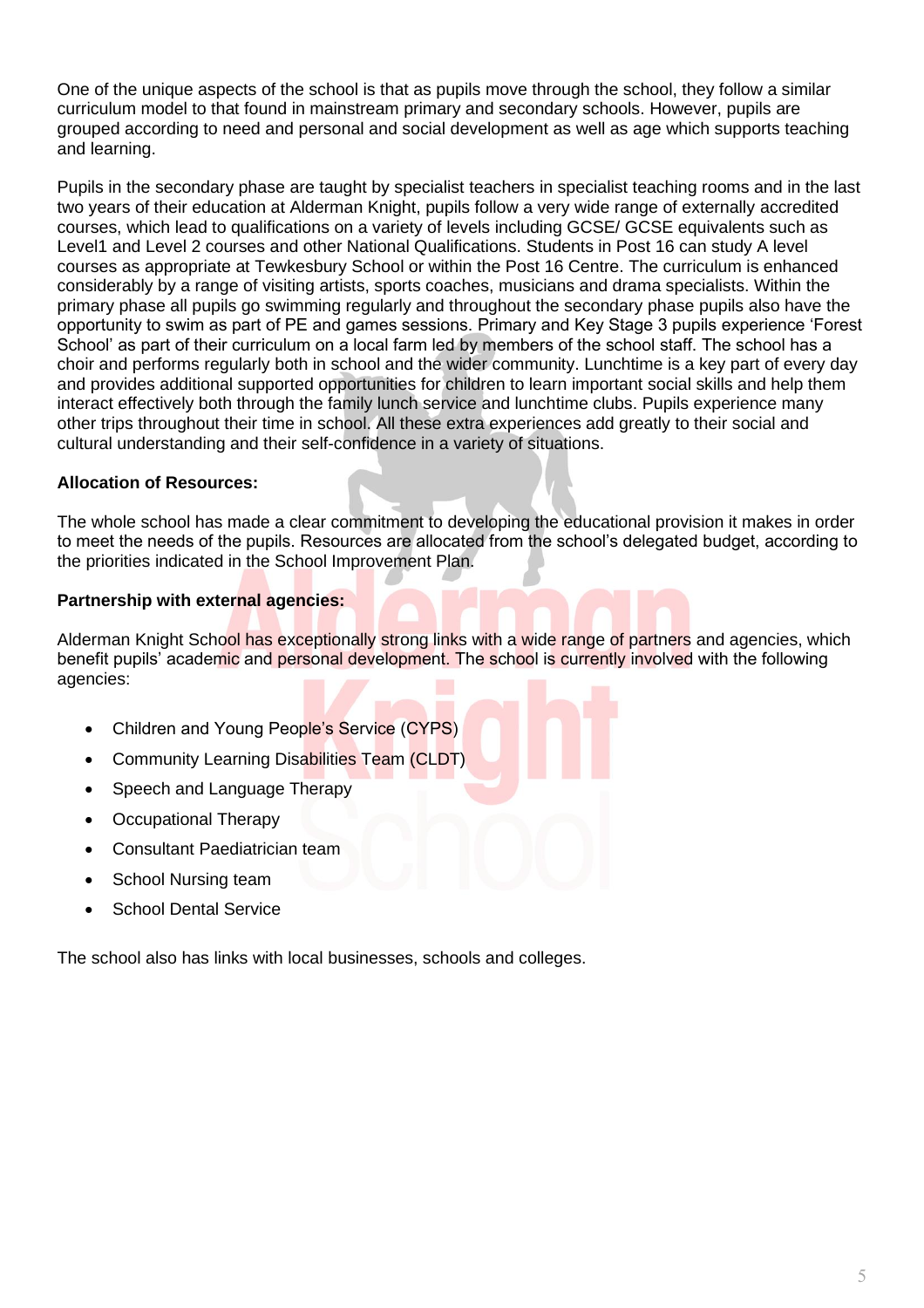## **Partnership with parents:**

Alderman Knight recognises the importance of close working relationships with parents/carers by frequent and appropriate communication.

Formal links:

- Annual review meetings
- Full school reports
- Tutor/ parents and carers evenings
- Subject teacher/ parents and carers evenings
- Multi agency meetings

Informal links:

- Home school diaries
- Communication with parents via electronic apps
- E-mails
- Informal meetings to discuss concerns
- Daily reports/ interim reports/ telephone calls
- Attendance at school events, social activities and fund raising events
- Newsletters
- The school website
- Parent workshops and open evenings

Where necessary staff will make home visits and act as support ensuring good dialogue and a common understanding of the values of the school. Parents/carers are invited to review meetings to discuss progress and to be involved in agreeing outcomes with appropriate intervention strategies and provision to help the child both in school and at home.

## **Specific roles**

The designated Special Needs Co-ordinator for the school is the Headteacher. Given that all pupils have special educational needs each teacher has responsibility for their class/ tutor group. This includes formulating, implementing and evaluating individual education programmes, assessment, and individual behaviour plans. Teachers are responsible for ensuring that educational outcomes in EHC Plans are written, implemented, and evaluated. The Head teacher and Assistant Head teachers and Subject Leaders are responsible for monitoring individual pupil progress files. Pupil progress is discussed as part of the formal process of tracking targets at least twice a year and is discussed as part of the teacher performance management process. Relevant information regarding pupils may be shared at team, department or teacher meetings. As a Special School all Governors share responsibility for SEND with Alex Cameron being the named Governor.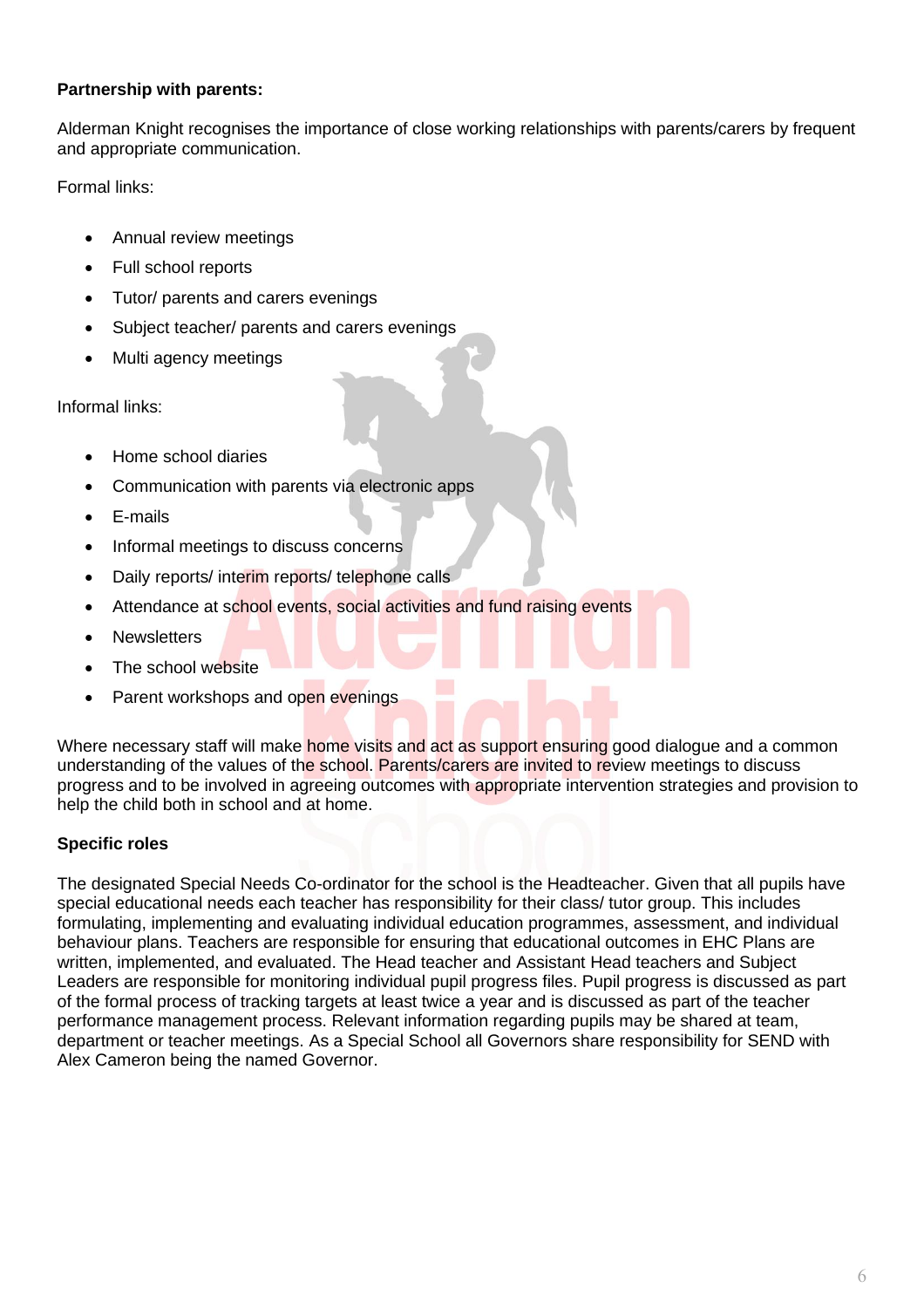## **Criteria for evaluating the success of the SEN policy**

We measure how well the school is meeting the identified individual needs of the pupils by the monitoring and evaluation of:

- On-going teacher assessment and the recording of progress on the pupil's individual education
- plan.
- Pupil tracking with targets set in relation with the school's Assessment Progression Guidance which
- highlights what expected and better than expected progress is at Alderman Knight.
- Evaluating targets set for individual pupils
- Monitoring and evaluating the curriculum and its relevance to the needs of the pupils
- Annual review procedure and progress towards outcomes agreed at EHCP meetings
- Parent views
- Pupil voice
- Ofsted school inspections carried out under section 5 of the Education Act 2005
- School Improvement Partner visits and reports
- **External moderation visits**

## **Funding arrangements**

As a maintained Special School all our funding goes to support pupils with SEND. This funding covers the following areas of expenditure:

- **Staffing**
- Additional therapy support
- Staff training
- Maintenance and resources
- School Improvement focussing on learning and teaching
- Administrative support

## **Resource allocation**

- Classes and/or departments are allocated a budget for specific resources to enhance learning
- There is a budget for targeted curriculum to ensure that there are appropriate specialist resources
- for subject teaching
- There is a budget for special events to provide exciting and stimulating activities that enhance or
- extend the day to day curriculum offer
- There is a budget to fund specific School Improvement targets
- The Continuing Professional Development budget ensures quality training opportunities linked to
- school improvement to maintain our highly skilled SEND work force.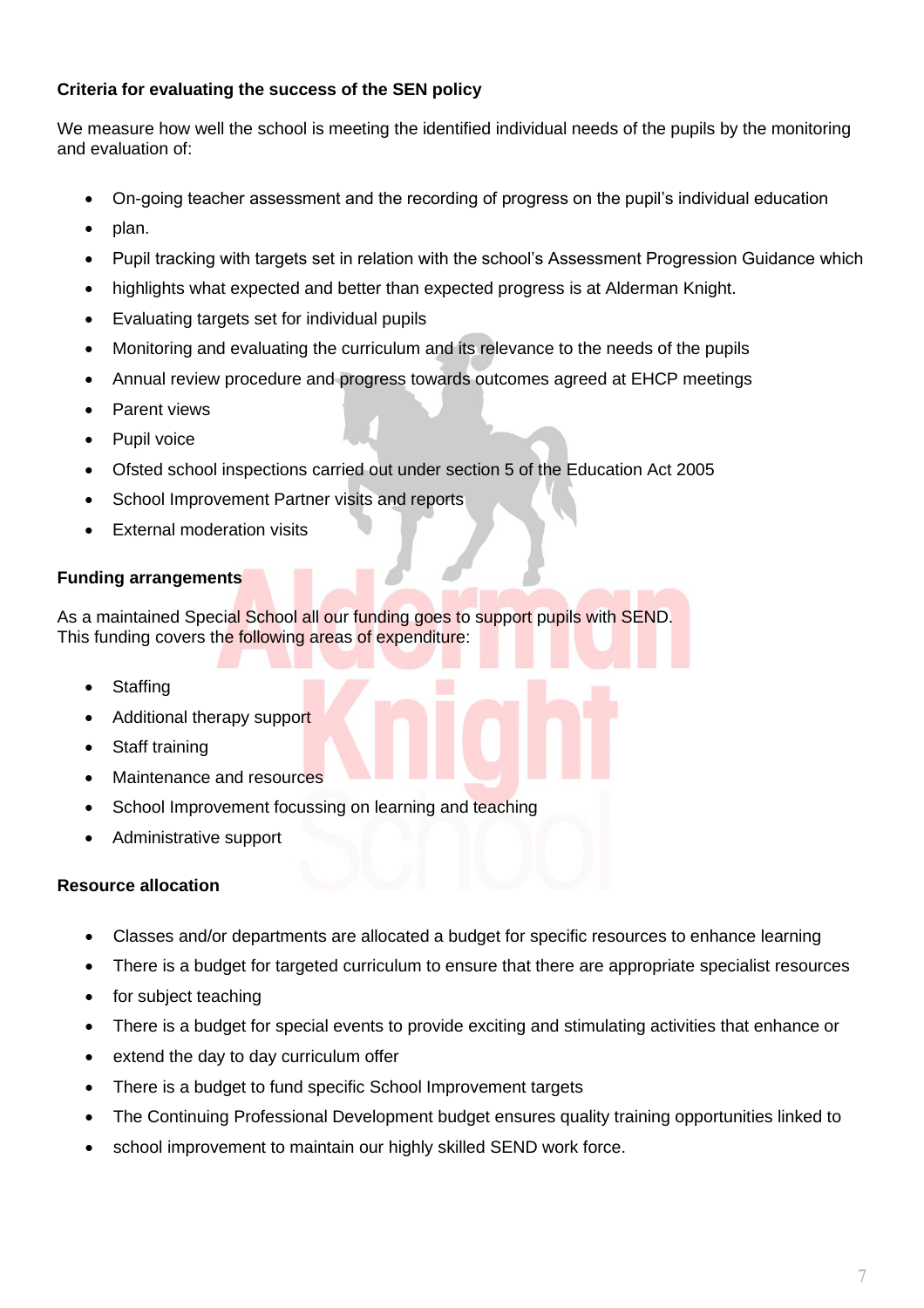- Pupil Premium monies support the school's cohort of disadvantaged pupils and more able
- disadvantaged pupils and is agreed through discussion with governors and staff (and where
- appropriate parents) and based upon emerging needs. It is often linked to individual interventions
- and specific specialist programmes that require additional staffing.
- Use of Pupil Premium monies for Children in Care is decided at individual Personal Education Plan
- meetings and is linked to improving learning and accelerating progress.
- Sports Premium money is linked to the PE action plan and is driven by ensuring sustainability.
- Year 7 funding is used to ensure that pupils progress does not dip on transition from primary to KS3

## **Arrangements for considering complaints about SEND provision within the school**

Any complaints about the provision and/or implementation of the curriculum can be addressed informally to the Head teacher so that an attempt to resolve the issue can be made. If this fails then the complaint can be addressed through the formal procedures outlined in the School Complaints Policy. Advice may be sought from the Governors. Matters concerning the Local Authority will be referred to the Gloucestershire County Council Officers.

## **Monitoring, Review and Evaluation**

This policy will be reviewed annually. Any proposed major changes to it will prompt a major review and consultation process. The policy will be monitored by the Head teacher and the Senior Leadership team.